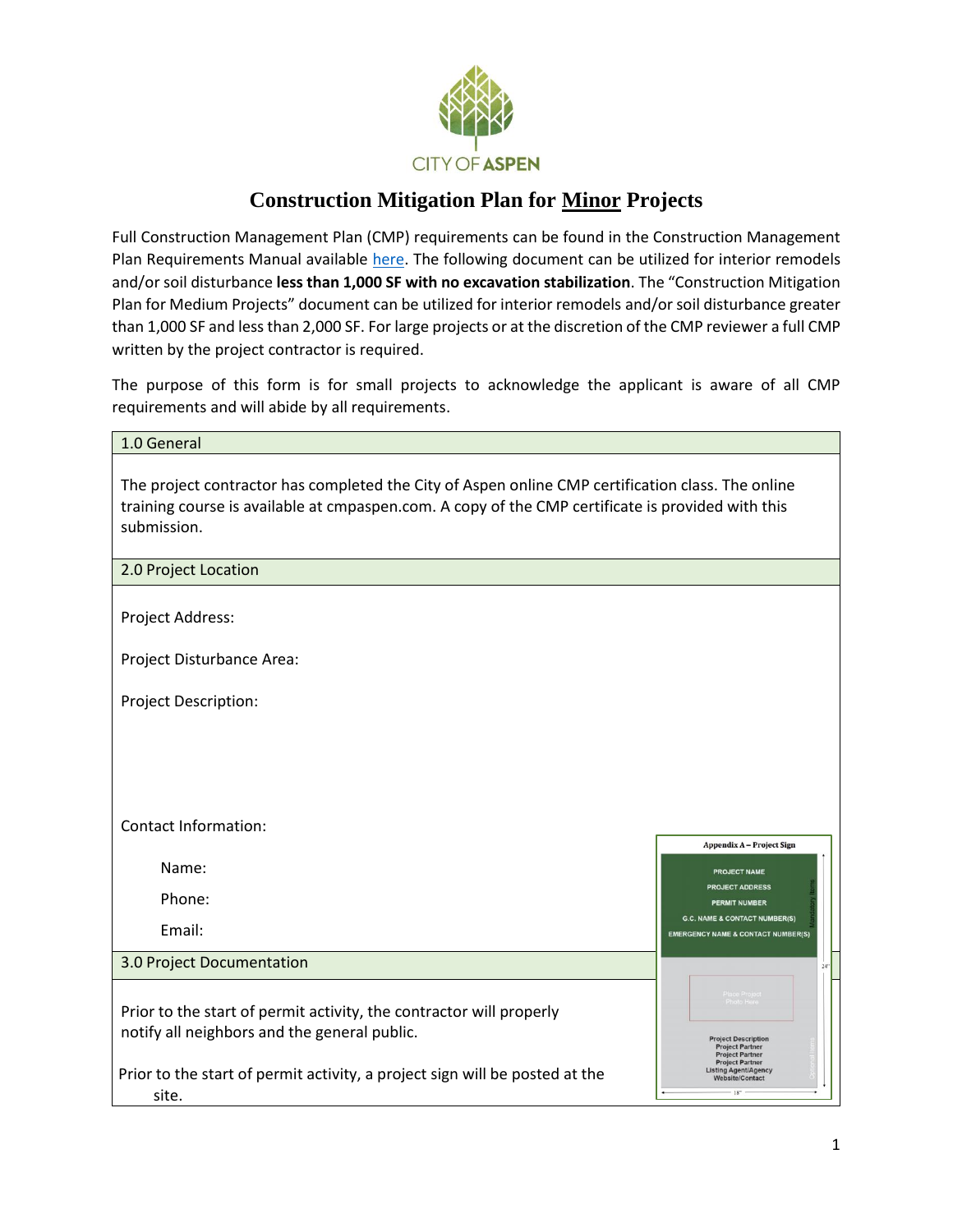

#### 4.0 Project Implementation

Hours of Construction: Construction hours shall be limited to 7:30am – 5:30pm Monday through Friday and 9:00am – 5:00pm on Saturday. No construction is permitted on Sundays or holidays as identified by the CMP Manual.

Prior to the start of permit activity the project will provide fencing six feet (6') in height and constructed out of chain-link fence with mesh windscreens (visual barriers) for all exterior work.

The contractor is aware of all trees within the work area and will provide tree protection in coordination with, and as directed by the City Parks Department.

#### 5.0 Site and Right of Way Management

By signing this document, the contractor ensures that there is adequate staging area onsite for all construction trailers, job materials storage, portable restrooms, waste management and recycling containers. If a portion of the ROW is needed the contractor will submit for a temporary encroachment permit. Loose job material storage is not allowed in ROW under any circumstances.

The project will maintain continuous emergency vehicle access, on and around site, including but not limited to police, fire, and ambulance services.

All required construction parking shall be provided onsite or the contractor will properly lease parking spaces from the COA Parking Department.

Contractor will provide recycling onsite for both conventional and construction related materials.

6.0 Traffic Control

By signing this document the contractor ensures that the project does not impact roadways or pedestrian walkways. No traffic control plan is needed.

The project requires no special circumstances for deliveries. Traffic control required for deliveries must be fully coordinated with the City of Aspen Engineering Department. Roads will not be closed under any circumstances, unless granted permission from the City of Aspen Engineering Department.

7.0 Pedestrian Protection

The project maintains all pedestrian walkways including all ADA requirements.

8.0 Sediment and Erosion Control

Best Management Practices will be installed which will prevent any erosion and sediment transport offsite.